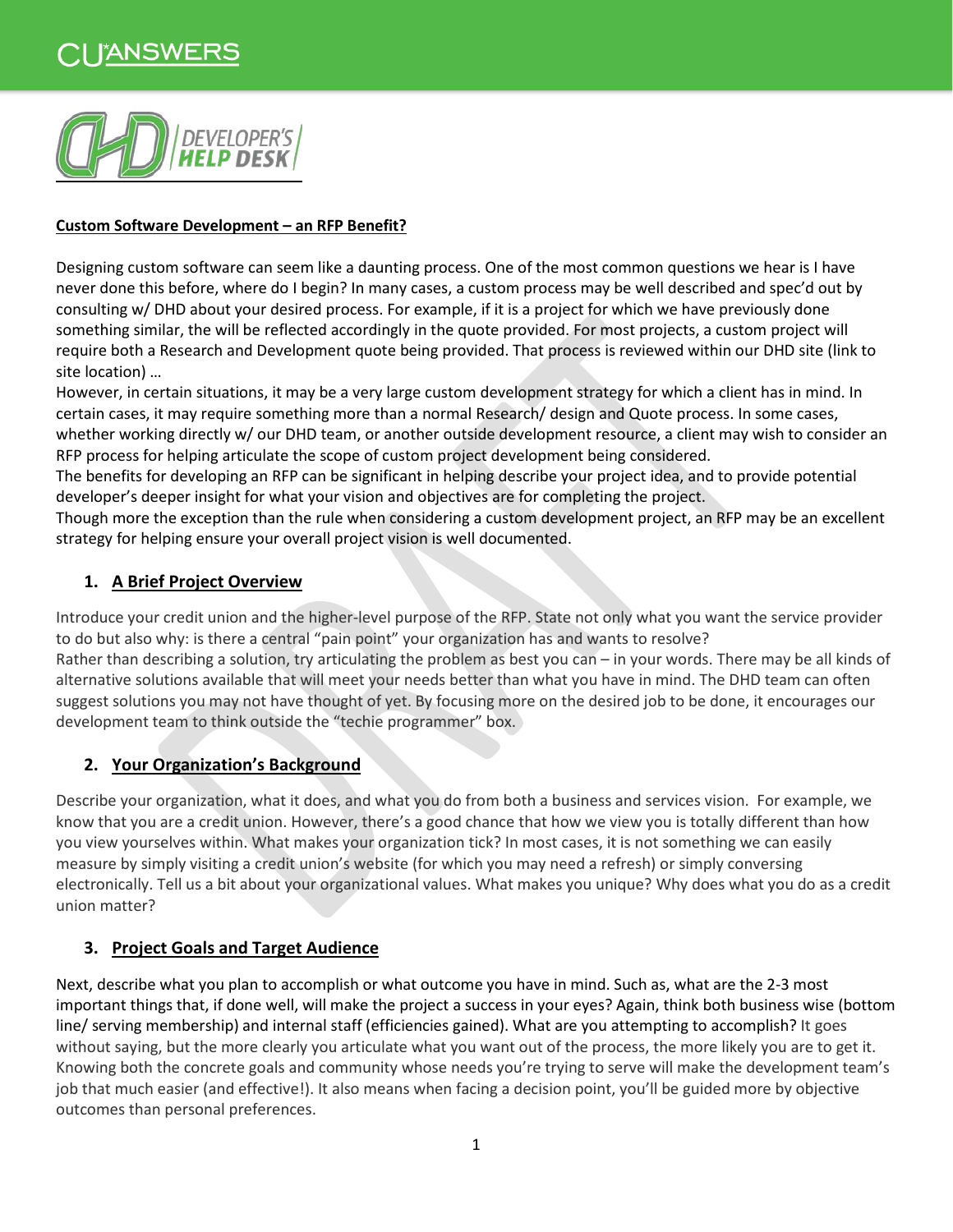#### **4. Scope of Work and Deliverables**

Here's where you want to provide more detail about the project. To the extent you can, describe the new services you are looking for. For example, for a large web redesign project, you might desire (and be paying for):

- Project Research and Management
- Content strategy
- Illustrations/ Visual design
- Information content
- Search engine optimization
- Front-end coding (HTML)
- Back-end coding (3rd party APIs)
- Custom software or app development
- Mobile device optimization
- Testing & QC assurance
- **Documentation**
- Software training

Many firms look at a task, estimate the typical time to completion, and arrive at a cost by multiplying by an hourly rate. At CU\*Answers, we want to understand and scope out the work in order to get you a best project estimate. The clearer you can set expectations from the outset, the better!

## **5. Timeline:**

You may not know how long a project may take to do, but you often have a timeline to accomplish it within. Is there some hard deadline you need to hit, such as the launch of a new product or  $3<sup>rd</sup>$  party vendor contract commitment? Maybe you have a big event (i.e. incoming merger) approaching and need the functionality live by then? Be advised: custom software development timing varies widely in their time to completion. Even projects that seem simple can take much longer that initial anticipated, so plan early! For a large project, it can take time to assimilate your credit union's goals, values, and unique business/ membership proposition. Be up front about your timeline, and CU\*Answers will be honest about its potential/ likelihood to accomplish.

#### **6. Technical Requirements:**

This is a pretty broad subject but your goal here is to describe what limitations or requirements you know in advance. For example, most understand the core CU\*BASE system is a very comprehensive and technical software product, so these are the types of details that may most materially impact the schedule and deliverables.